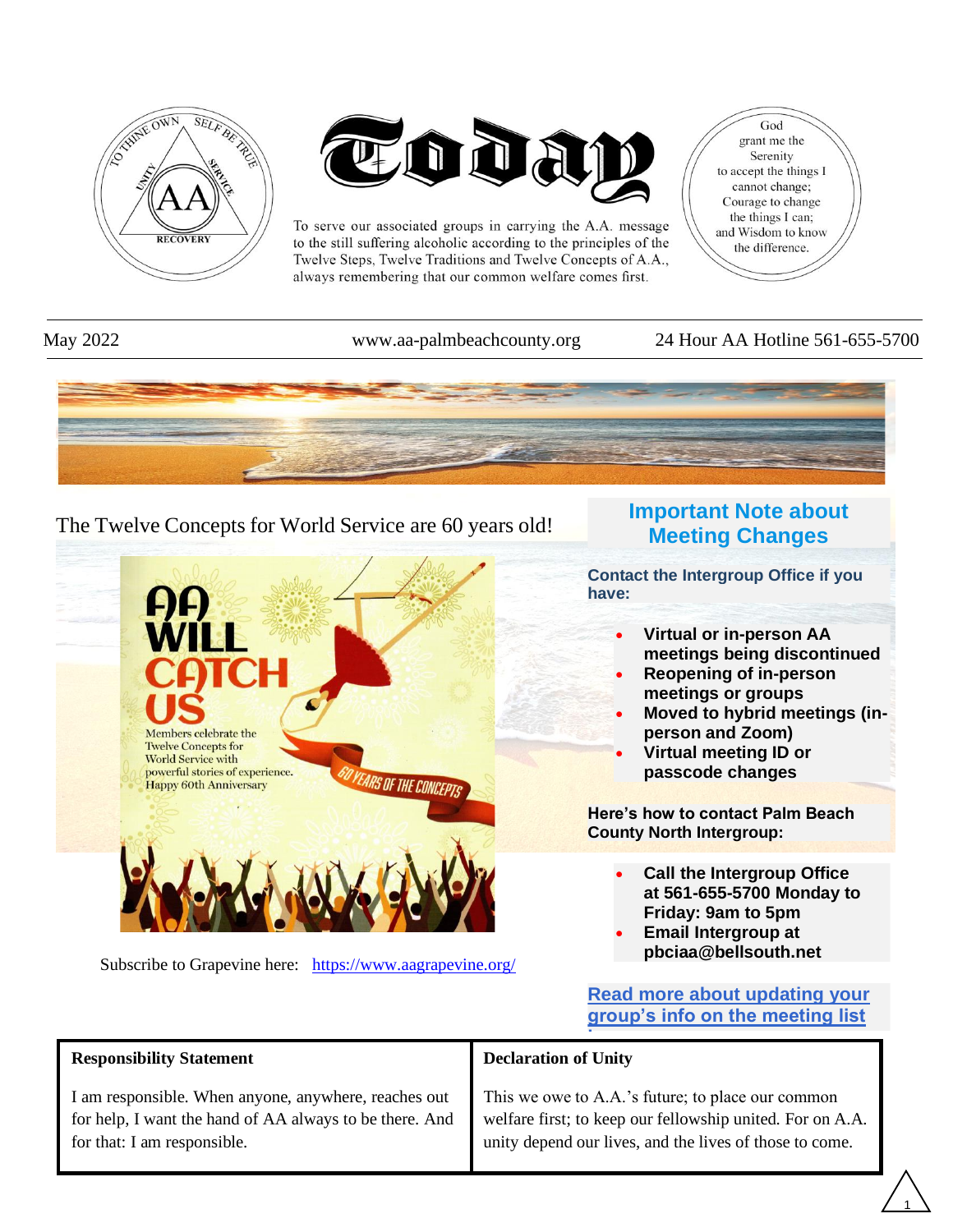# Financial Facts & Figures

Intergroup Operating Report Palm Beach County 4/1/2022 - 4/30/2022

| <b>Opening Balance - Checking</b>      | \$20,616.97 |
|----------------------------------------|-------------|
| <b>Net Revenue</b>                     | \$9,019.99  |
| <b>Group Contributions</b>             | \$7,747.22  |
| Other Income - Net                     | \$1,272.77  |
| <b>Total Expenses</b>                  | \$6,600.10  |
| <b>Monthly Surplus / (Deficit)</b>     | \$2,419.89  |
| <b>Closing Balance - Checking</b>      | \$26,983.82 |
| <b>Opening Balance Prudent Reserve</b> | \$18,151.36 |
| <b>Prudent Reserve Interest</b>        | \$0.15      |
| <b>Closing Balance Prudent Reserve</b> | \$18,151.51 |



## Office Activity for April

| Requests for meetings info           | 170 |
|--------------------------------------|-----|
| 12th Step requests                   |     |
| <b>Other information</b>             |     |
| <b>Public Information requests</b>   |     |
| <b>Institutions Meeting requests</b> | 2   |
| <b>Visitors</b>                      | 220 |
| <b>Emails</b>                        | 245 |
| <b>Total Activity</b>                | 638 |

### Website Visits for April

| <b>Total Visitors</b>         | 9,219 |
|-------------------------------|-------|
| 1 <sup>st</sup> Time Visitors | 8,436 |
| <b>Returning Visitors</b>     | 783   |

#### **Palm Beach County Intergroup Association**

1371 Okeechobee Road • WPB, FL 33401 Phone: 561-655-5700 • Fax: 561-655-6441 www.aa-palmbeachcounty.org Email: pbciaa@bellsouth.net

# Palm Beach County Institutions Committee Operating Report 4/1/2022 - 4/30/2022

| <b>Opening Balance</b>             | \$2,846.99  |  |  |
|------------------------------------|-------------|--|--|
| <i><u><b>Income</b></u></i>        |             |  |  |
| <b>Group Contributions</b>         | \$589.75    |  |  |
| Interest                           | 5.07        |  |  |
| <b>Total Income</b>                | \$589.82    |  |  |
| <b>Total Expenses:</b>             | \$784.80    |  |  |
| <b>Monthly Surplus/ (Deficit):</b> | $-5194.98$  |  |  |
| <b>Closing Balance</b>             | \$2,846.99  |  |  |
| <b>Prudent Operating Reserve</b>   | \$8,501.76  |  |  |
| <b>Total Balance</b>               | \$11,348.75 |  |  |

**Go to** *[www.aa-palmbeachcounty.org](file:///C:/Users/admin/Documents/www.aa-palmbeachcounty.org)* **to get the Today online or email**  *pbcregistrar@gamil.com* with "Send Today to My Email" in the subject line to receive it via email.

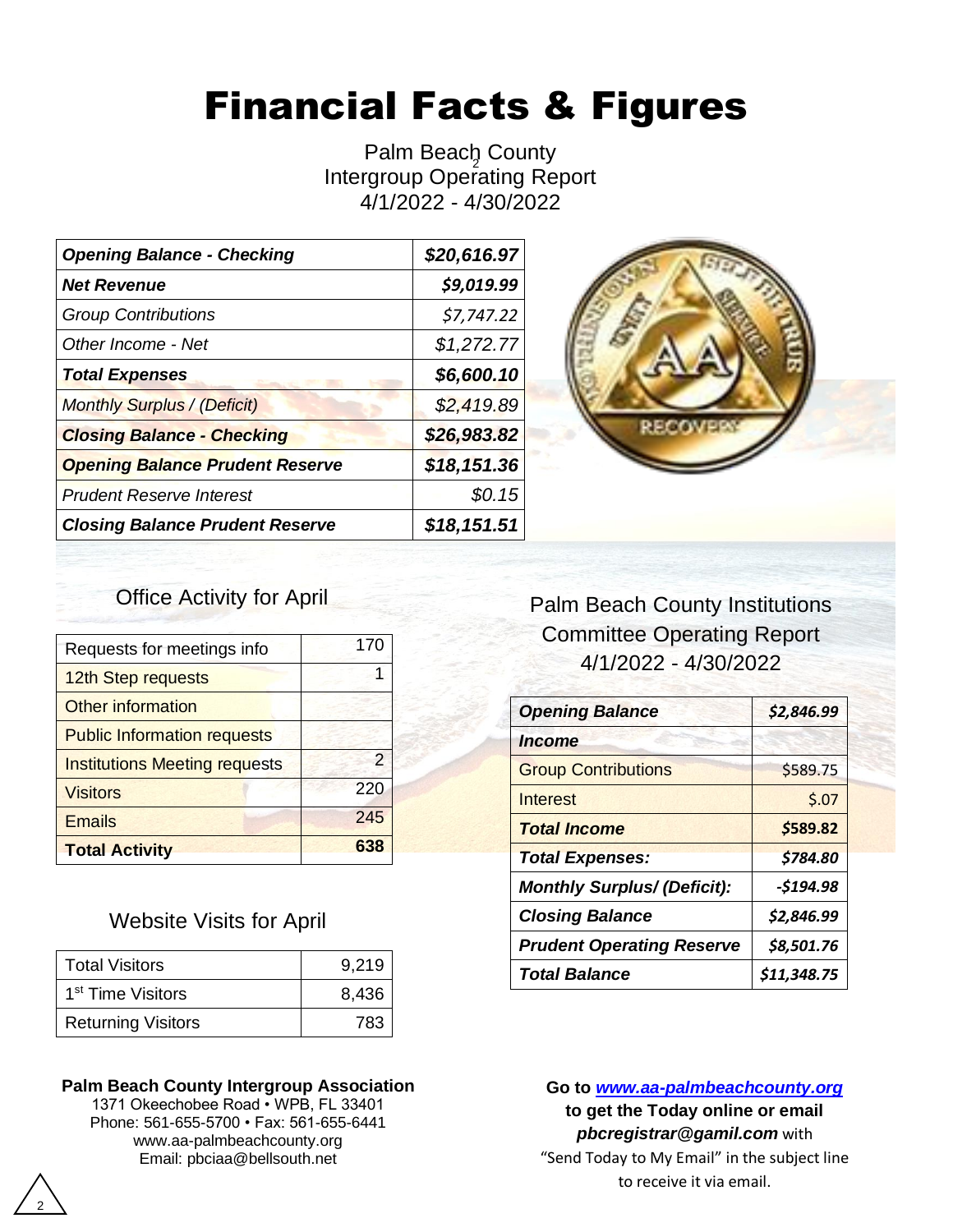# Standing Meetings

**.** our general meeting at 5:00 p.m. The **Institutions Committee** meets on the First Sunday of every month at the Triangle Club at 1369 Okeechobee Road, West Palm Beach. For those interested in becoming involved, there is a mandatory orientation at 4:30 p.m. in the Serenity room, which precedes Institutions Committee is always looking for volunteers. Join us! This is a great way to pass it on.

**Intergroup** meets at 6:15 pm on the Second Wednesday of every month at the Intergroup Office, 1371 Okeechobee Rd., West Palm Beach. Visitors are welcome. For more information please call the Intergroup Office at 561-655-5700.

**District 8 General Service** meets at the Triangle Club (1369 Okeechobee Rd, WPB) on second Sunday this month at 4:00 p.m. Visitors are always welcome. For more information please go to www.district8area15aa.com or call the Intergroup Office at 561-655-5700.

# **Florida State Convention**

## **August 3 - 7, 2022**

It's the 65th Florida State Convention! Check out the venue website below for more details.

Fort Lauderdale Marriott Harbor Beach Resort & Spa



Upcoming Events Upcoming Events

# **Founder's Day**



In Akron, Ohio June 10, 11, & 12

For more information, go to

[Foundersday.org Akron Ohio 2022](https://foundersday.org/)



## **Announcements! Announcements! Announcements! Opportunities for AA Service!**



- We Need Your Help with the **65th Florida State Convention**! It seems like a long way to go, but with so many committees, there's a lot of planning to do, and we need every minute to ensure a huge success. Use the Link to Fill Out a Volunteer Sign-Up Form, or go to<https://65.floridastateconvention.com/> CLICK HERE **- Eink for Volunteer sheet**
- **The Intergroup Office** is looking for volunteers to staff the office on Thursday and Friday mornings. One year or more of continuous sobriety is requested. Telephone, Greeter, Clerical, and Janitorial responsibilities included!
- **Institutions (H&I)** is looking for AA members with six months or more of sobriety to help carry the message to alcoholics in recovery centers, hospitals and jails. (Jail visits require clearance by PBSO.)